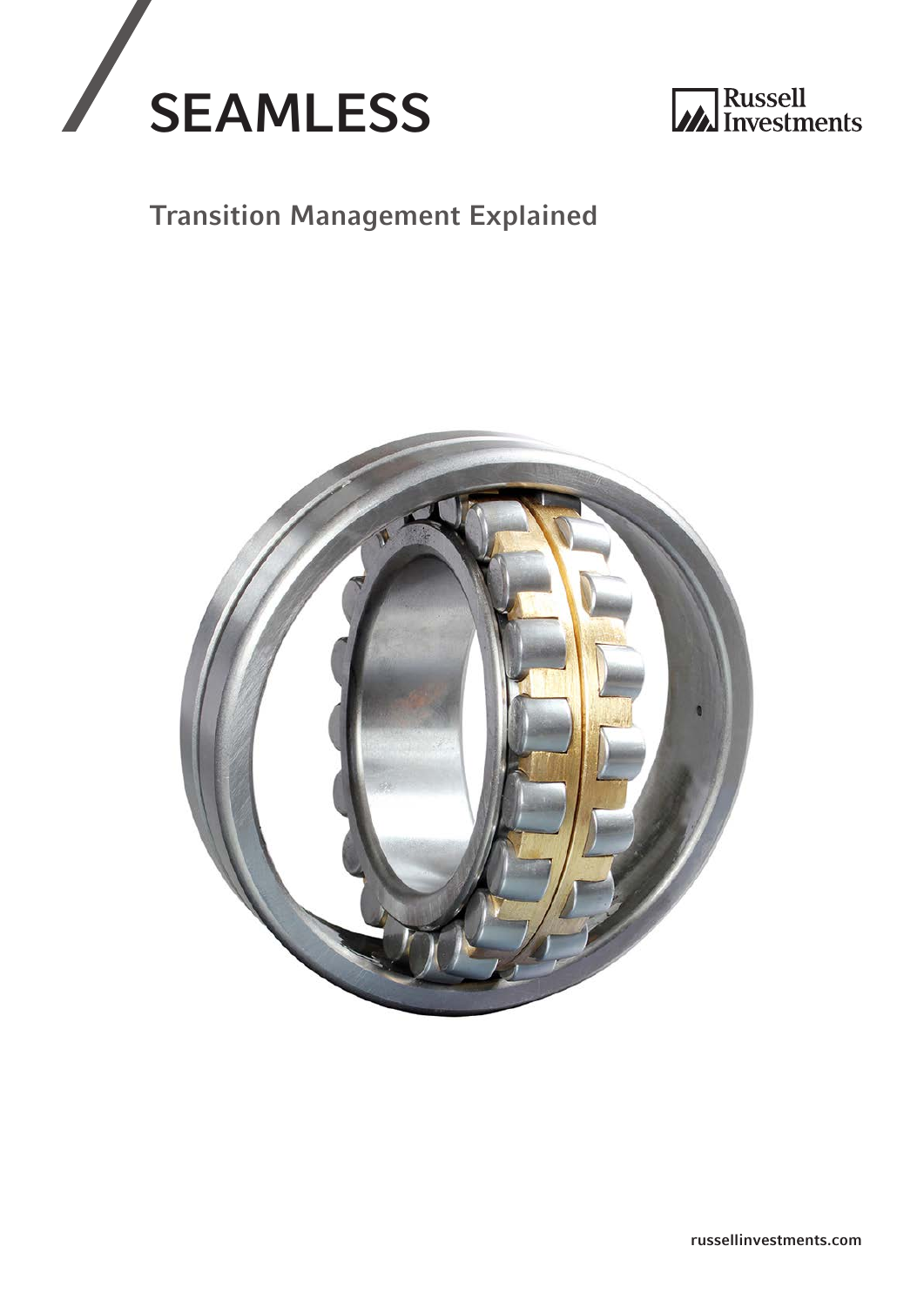## **Contents**

| Introduction                                  | page 3  |
|-----------------------------------------------|---------|
| What is transition management?                | page 4  |
| Is using a transition manager right for you?  | page 5  |
| <b>Transition costs</b>                       | page 9  |
| <b>Transition risks</b>                       | page 10 |
| <b>Minimising costs and risks</b>             | page 11 |
| The lifecycle of a transition                 | page 14 |
| Choosing the right transition manager for you | page 16 |
| Glossary                                      | page 18 |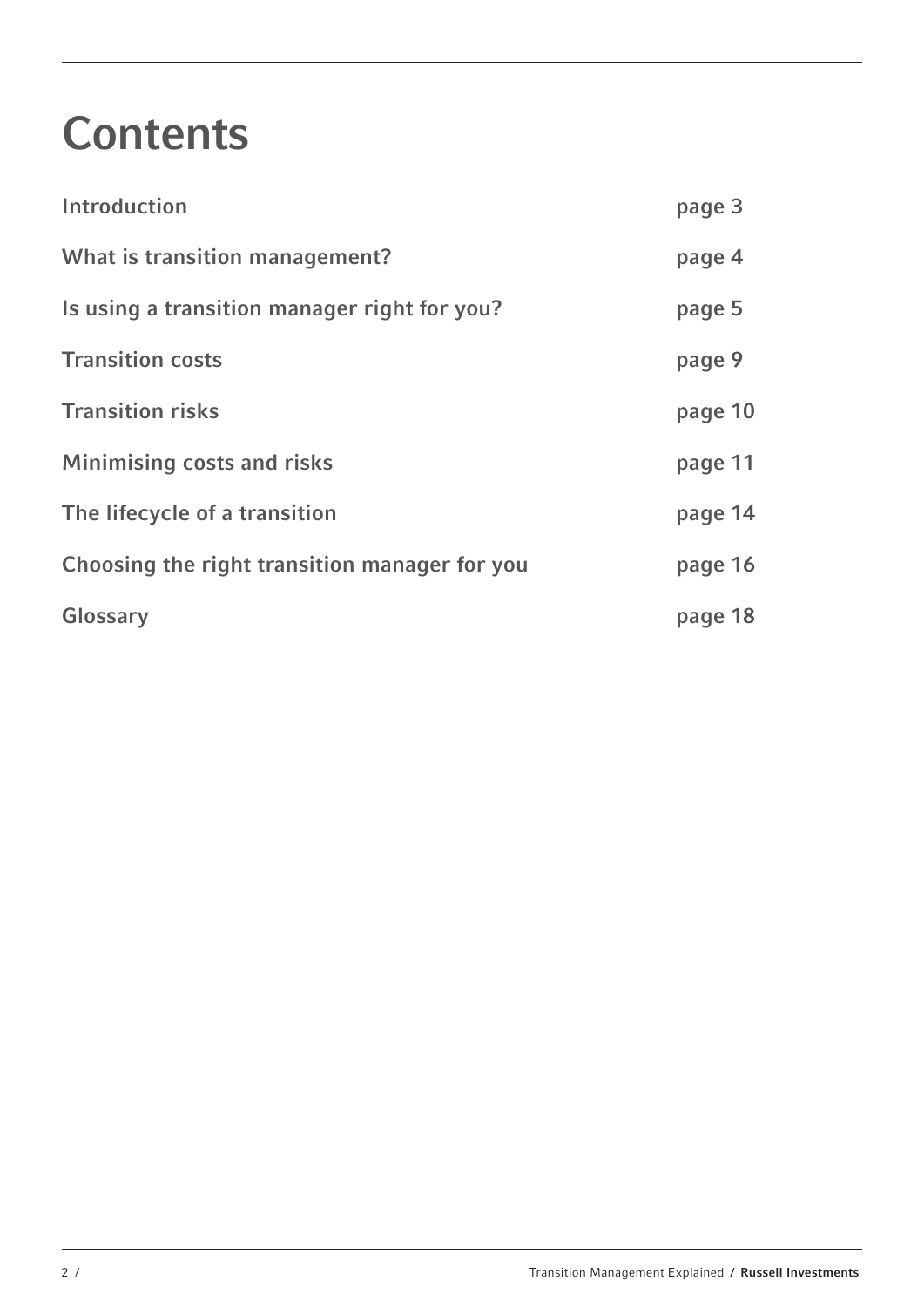# Introduction

After years of historically low volatility, 2020 saw levels<sup>1</sup> rise to those not seen since the financial crisis in 2008 and this had a profound impact on the cost of restructuring portfolios. In 2020 we saw the average cost of restructuring fixed income portfolios more than double and equities up 30%<sup>2</sup>. Volatility has since fallen back significantly from the highs seen in March 2020, but it remains stubbornly high, at levels still over 65% higher than the average seen over the last ten years<sup>1</sup>. In an environment where every basis point matters, Transition Management (TM) can represent a significant source of cost savings and thus positively contributes to total portfolio returns.

Concerns that surfaced around the practices of some transition providers led the Financial Conduct Authority (FCA) to conduct a thematic review in 2014. The review (link below) highlighted the importance of the industry for asset owners, with over £165bn of assets transitioned annually in the UK via around 700 mandates. The FCA also emphasised the need for more rigorous governance on TM from investors, and for improved transparency and communication at some provider firms.

#### You can download the full FCA report here:

www.fca.org.uk/your-fca/documents/thematic-reviews/tr14-01

#### With TM attracting increasing investor attention, our report is designed to help you understand:

- the benefits of hiring a transition manager
- the costs and risks involved in transitioning assets
- how to mitigate costs and manage risks
- how to decide if TM is right for you
- how to choose a transition manager

² Source - Russell Investments: Transition Performance in 2020 relative to 2019.

<sup>&</sup>lt;sup>1</sup> As measured by VIX, as at 29 Februrary 2020.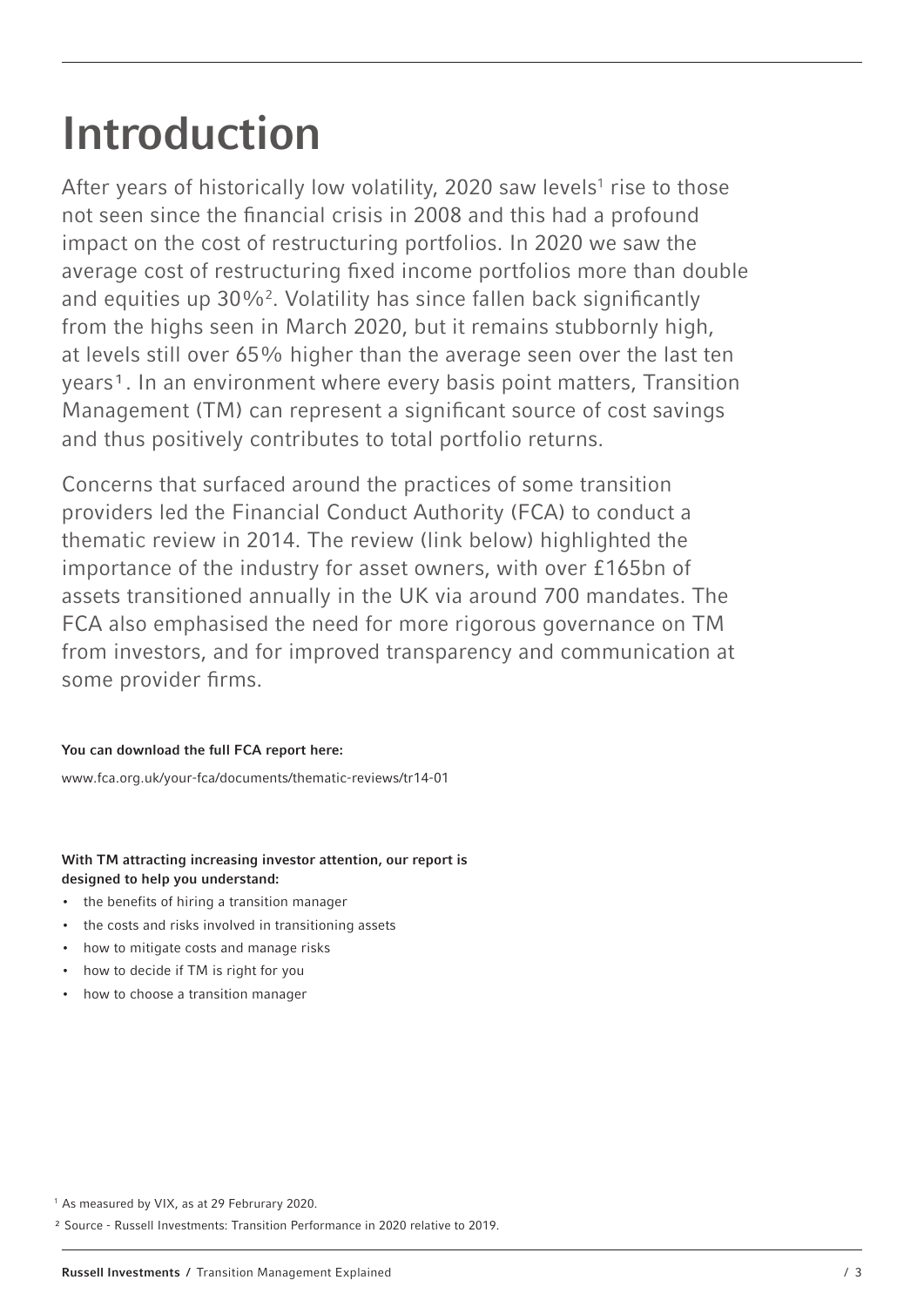# What is transition management?

Transition Management is the process of managing changes to an asset owner's portfolio of securities. Often perceived as a short-term investment assignment, TM aims to reduce unnecessary costs and unrewarded risks associated with changes to investment exposures. These include physical securities (such as equities and bonds), currencies or derivative exposures.

Common triggers for change that require TM are:

- changes to a manager structure
- strategic or tactical asset allocation changes
- rebalancing the portfolio back to the strategic asset allocation
- redeeming assets
- investing contributions and other cashflows
- mergers



Source: Russell Investments. For illustrative purposes.

## The transition manager

Transition managers rarely operate as in-house teams, as only the largest of funds have the right resources, experience and trading capabilities to successfully manage complex transitions. Instead, they are usually third-party specialist providers linked to an investment bank, asset manager, custodian, index provider or investment consultant.

Understanding the business model of your transition manager and how you interact with them is more important than the type of organisation to which it is affiliated. This issue, which we explore in Section 8, is perfectly illustrated by a quote from Clive Adamson, Former Director of Supervision of the UK FCA:

When things go significantly wrong in a firm, it is not because it hasn't complied with a set of narrow regulatory rules, but because there is a fundamental flaw in the business model, in the culture, or business practices.3

<sup>3</sup> Adamson, Clive. "Fair, transparent and competitive: the FCA's vision for the asset management sector." Financial Conduct Authority, October 2013.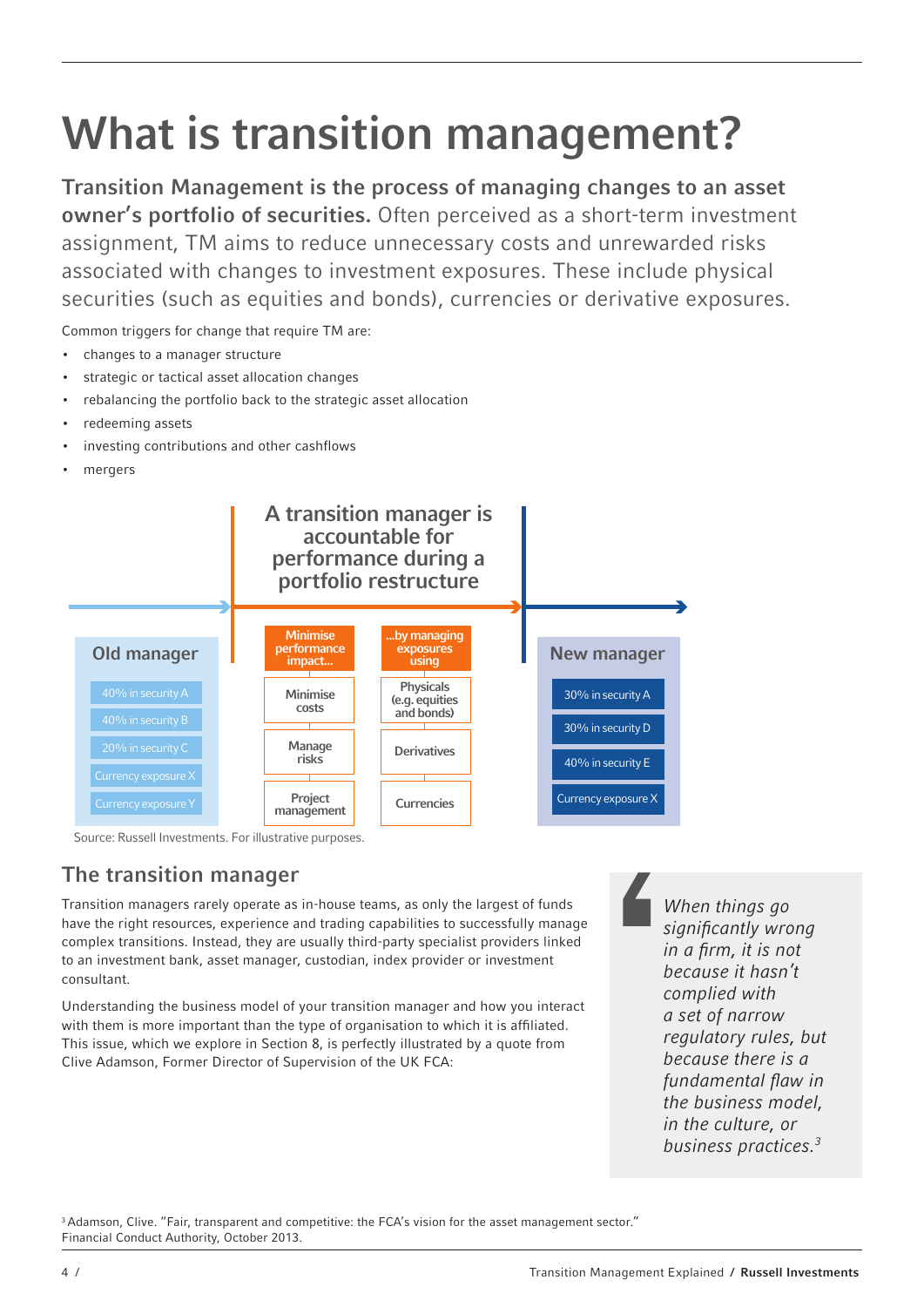## Is using a transition manager right for you?

### What are the benefits of working with a transition manager?

A transition manager is accountable for investment performance during the transition period, striving to minimise the performance impact of any restructure of assets. This is achieved by:

1. Minimising unnecessary costs. An example is if the new manager intends to hold some of the same securities as the old manager. If all of the old manager's assets were sold for cash and the proceeds reinvested with the new manager, the portfolio would incur trading costs on 100% of both the sales and subsequent purchases.

A transition manager tries to mitigate this risk by devising a trading strategy that minimises the impact of differing portfolio characteristics (e.g. different exposures to cash or regional/country differences) on the overall performance. This type of trading strategy could involve the use of derivatives to manage the portfolio differences.

2. Mitigating unrewarded risks. Usually, transitioning from the old portfolio to the new portfolio can take a few days, but it can last weeks or, in complex cases, months. During this time, there is a risk that the performance of the portfolio being transitioned (current portfolio) can lag behind the new portfolio's returns.

#### A transition manager helps to minimise the performance impact of any asset restructure



Source: Russell Investments. For illustrative purposes.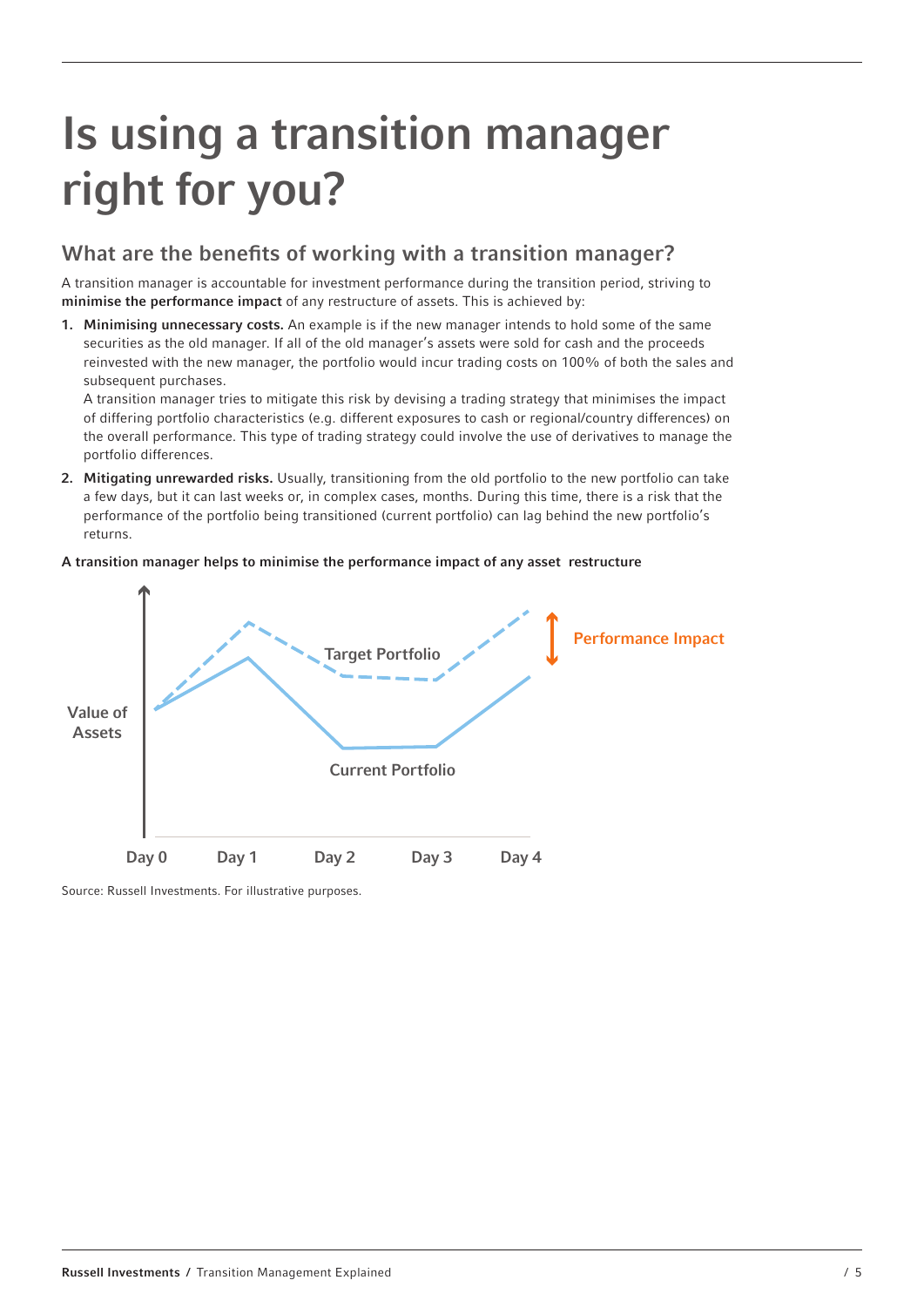## Other benefits

Using project management skills and specialist trading capabilities, a transition manager should deliver other benefits for you, including:

- Lower workload: A transition can represent a significant drain on an asset owner's resources and can be closely linked with other activities, such as a strategic asset allocation change after an asset/liability study. A transition manager shoulders this burden for you, while keeping you, and all other potential stakeholders, fully briefed on all activities.
- **Transfer of risk:** Using a transition manager transfers the risk of any potential trading or operational issues – such as costs incurred from trading the wrong securities or from late settlement of trades – away from the asset owner or manager.
- **Elimination of performance holidays:** There is always a delay between the time when the old manager is terminated and the time when the new manager has its new portfolio in place. Often the new manager doesn't take accountability for performance in this period, resulting in a 'performance holiday'. However, a transition manager assumes responsibility for performance during this period, ensuring there are no gaps in the overall performance history.
- Detailed reporting: What gets measured gets managed. The transition manager will give you a detailed report before the transition event, estimating expected costs and outlining their strategy for reducing costs and managing risk. This will be followed up during the transition with regular updates on progress and costs incurred. Once a transition is completed, the transition manager will provide an in-depth posttransition report, including detailed cost and performance attribution.

### Should we employ a transition manager for every transition event?

It makes sense to consider TM for each transition event, even if you ultimately reject it. You can employ a transition manager in a number of different roles.

These can range from a consultative role to a full transition partnership where the TM provider assumes full responsibility for strategy and implementation of the event.

A transition manager may add less value within very simple re-organisations, where the transitions happen within a single organisation, instrument type and asset class. This can also be the case when transitions take place between pooled funds where in-specie transfers (taking securities in lieu of cash) are not available or not cost-effective.

However, the need for an external transition manager increases in line with the complexity and time requirements of the transition event. The factors which influence the decision to employ an external specialist include:

- Involvement of segregated assets
- In-specie transfers are available or requested
- Exposure shifts
	- Duration change
	- Credit rating shift
	- Regional asset allocation shift
	- Sector allocation shift
	- Strategy shift (e.g. passive to active strategy)
- Multiple asset managers
- Multiple asset classes
- Inclusion of specialist asset classes
- High value of assets involved
- Specific trading benchmark required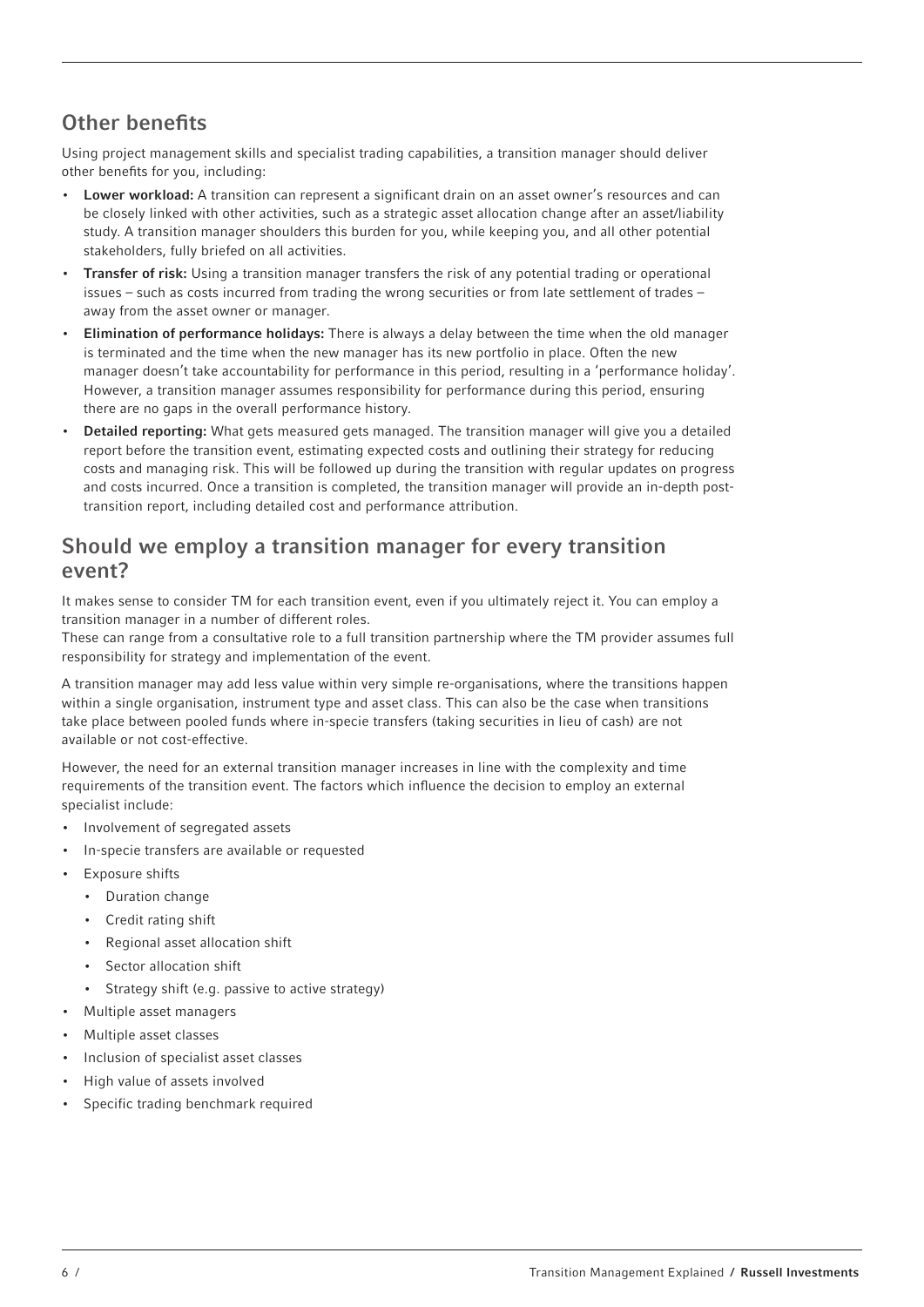The need for an external transition manager increases in line with complexity and time requirements



Full Transition Partnership

#### Project Management Consultation

Source: Russell Investments. For illustrative purposes.

In some cases, it may initially appear that a transition manager is not needed, but the opposite is often true. This could be the case for a simple manager restructuring within emerging markets or for a change in corporate bonds. Price volatility over short time periods (within a day) can be high in these markets. Without a transition manager to manage this risk, the portfolio could be hurt by adverse price movements.

Also, a transition manager can use local experience, expertise and broker relationships to their advantage in specialist markets like these which offer less transparency on liquidity (the ease of buying or selling) and spreads (one of the potential costs of transacting). This can significantly lower the expected cost of the event and reduce the overall investment risk.

You can benefit from consulting a transition manager in the planning stages for all potential transition events. If the activity is a straightforward, low-value, pooled fund re-allocation, it may not make sense to appoint a transition manager to manage and execute this event. However, you might still benefit from a consultation process. A TM specialist can help in the planning stages of this type of event, helping to ensure the objectives are met at optimal risk and cost. An example would be ensuring that the timing of investment and disinvestment is managed to minimise out-of-market risk.

## Can our in-house team manage the transition?

Possibly, but only if your in-house team has the right resource, trading capability and experience. (See section 8 for guidance on picking the right transition manager.) You should take the same objective approach to judging your internal team as you would to a third-party provider. Also, bear in mind that during the transition period, your in-house team will very likely be taking on fiduciary responsibility over the assets - and that includes being fully accountable for performance too.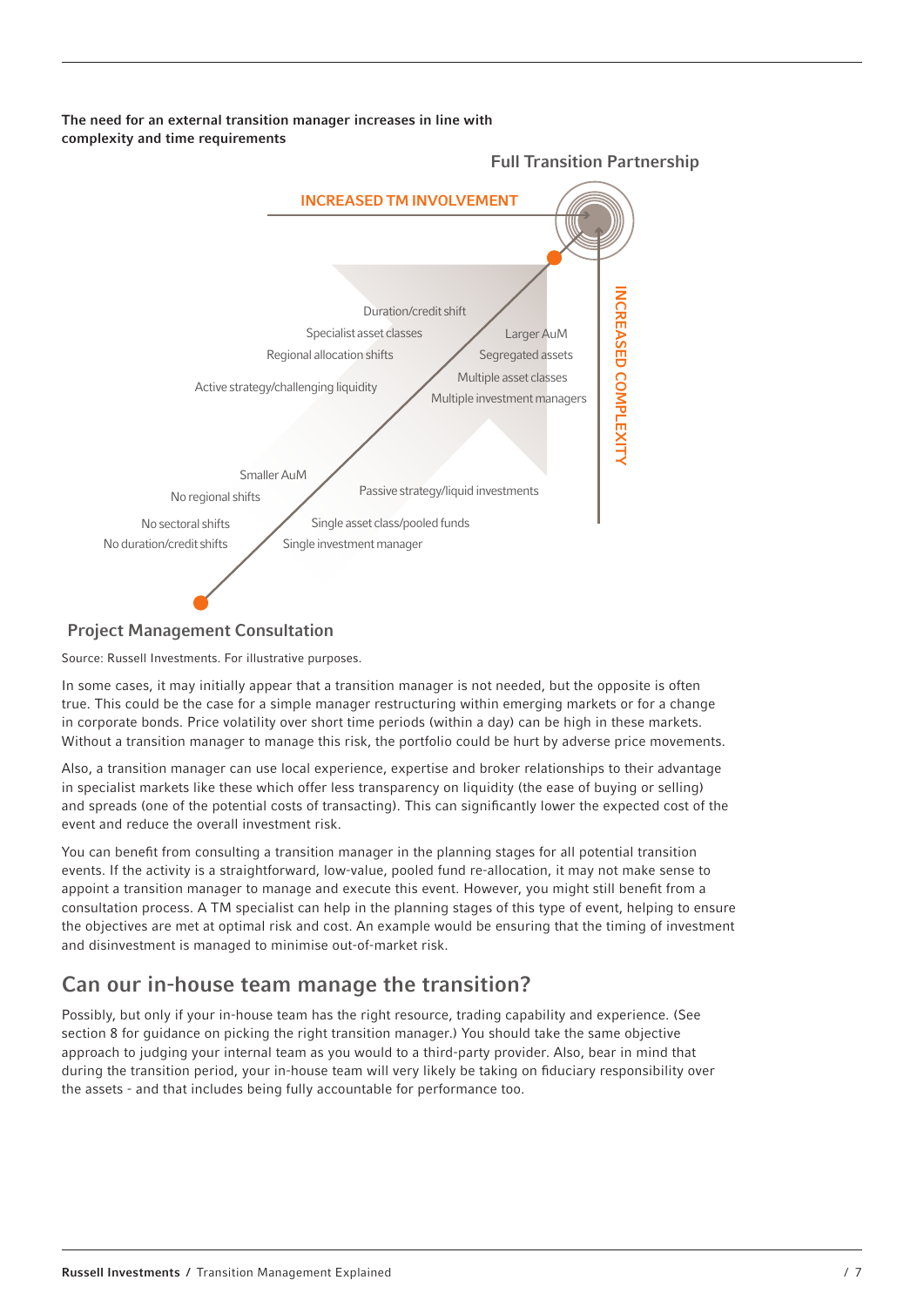## Should our outgoing manager transition the assets?

Only if your outgoing manager, or its affiliate, offers TM as a specialist standalone service. They must also take accountability for performance during the transition period and have the expertise to manage your specific event. If not, the manager has little incentive to maximise cost savings for you and could use the transition to re-structure its existing portfolio on more favourable terms for its remaining investors.

## Can our incoming manager do the job for us?

As with the outgoing manager, only if your incoming manager, or its affiliate, offers transition management as a specialist standalone service, will be accountable for performance during the transition period and can demonstrate the skill and expertise required for that specific event. If not, the manager could ask for a performance holiday until it restructures the incoming assets. This leaves no-one measuring or, more importantly, accountable for performance during the transition period.

It's important to note that if you do use your incoming manager to restructure the assets, you should demand the same level of reporting and oversight that you would of a specialist transition manager, ensuring complete transparency over the whole restructuring period.

### Should we allow our investment consultant to manage transitions?

A number of investment consultants do offer basic transition services. This mainly happens where the transition is just a coordination exercise involving no market trading. You should demand the same level of reporting and oversight that you would of a specialist transition manager. However, not all investment consultants have specialist transition teams, so check that they have the right expertise for your specific event and that they will accept the same level of accountability that you would expect from a specialist TM provider.

## Should we use a TM when funding from or into cash (i.e. for 'onesided events')?

The potential benefits of employing a TM – including increased transparency, avoiding performance holidays and cost and risk-reduction – are the same whether or not one side of the transfer is from or into cash. In fact, the exposure risk during a transition can be greater when moving into or out of cash, and the larger and more complex those transfers are, the greater the potential benefit from using a TM.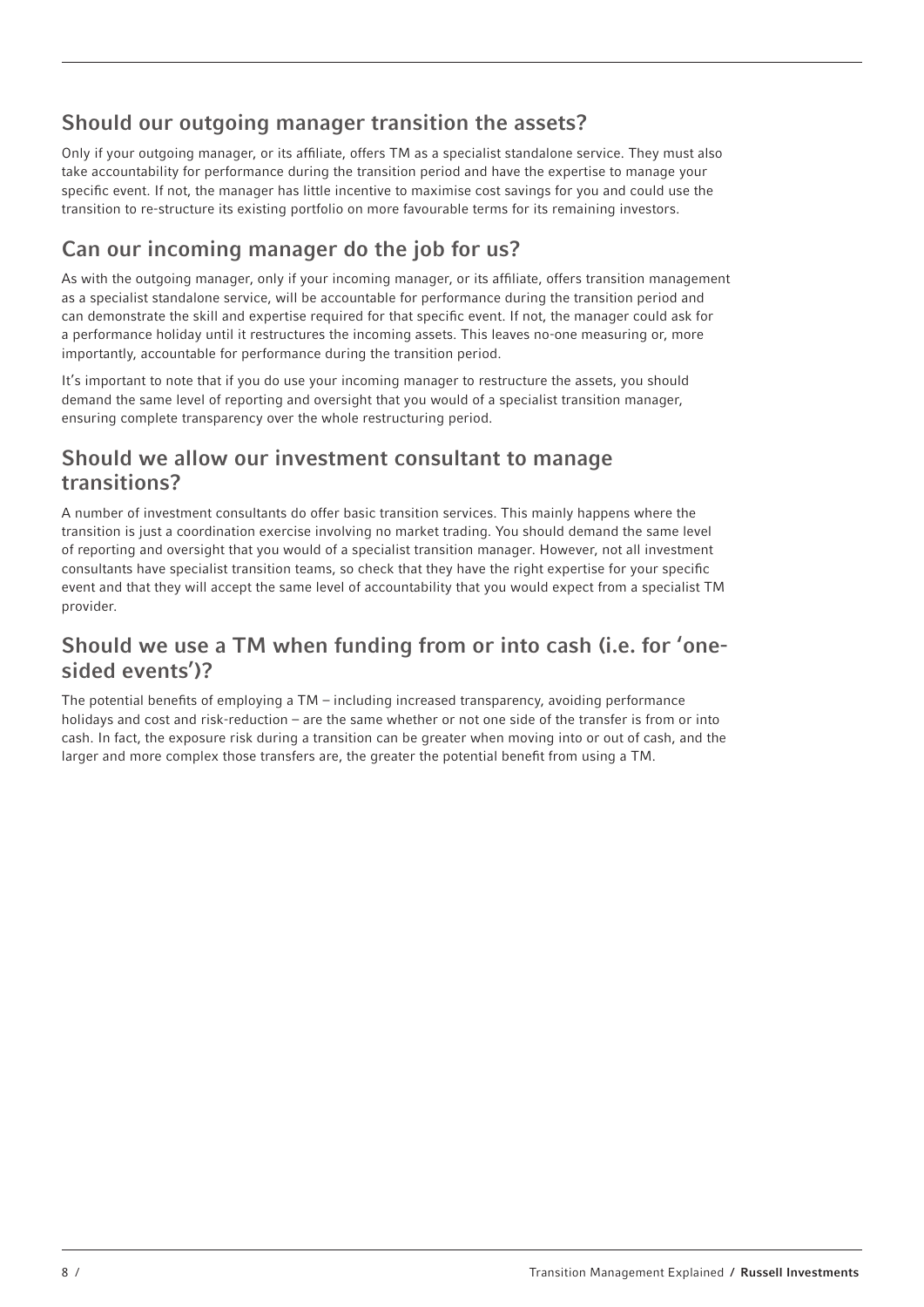# Transition Costs

Transitions involve two types of costs that need to be managed: explicit and implicit.

#### Explicit costs

Explicit costs can be objectively measured and include:

- Pooled fund transaction fees: charged by pooled funds to exit or enter a fund, e.g. anti-dilution levies
- Brokerage commission: fees paid to transact a trade. Typically, transition managers take remuneration in this form
- Management fee: a transition manager may charge an explicit asset-based fee for managing the transition
- Custody fees: fees paid to a custodian to change ownership details
- Taxes and exchange fees: examples include Stamp Duty on UK stock purchases

#### Implicit costs

Implicit costs are harder to measure and include:

- Spread: Also known as the 'bid/offer' or 'bid/ask' spread, the spread is the difference between the highest price someone is willing to buy a security and the lowest price at which someone is willing to sell it. The spread narrows as the number of buyers and sellers increases, i.e. the more liquid the stock. This translates into lower potential cost. (See example below.)
- Foreign exchange: Commissions from trading foreign exchange can be quoted as an explicit amount, but are usually quoted as an implicit cost via a spread on the executed price. Sometimes, asset owners automatically hand over foreign exchange trading to a manager or custodian and they agree commissions in advance. These commission levels are priced assuming relatively small trade volumes. However, for large trade volumes, as in the case of a transition, these existing fee arrangements may be unsuitable and unduly expensive.
- Market impact: Buying an investment may cause the price to rise, while selling it may cause the price to fall. If a security trades frequently, you would need to be trading a larger amount before you affected its price. Conversely, if a security does not trade frequently and you have a large quantity to trade, you will likely adversely impact the price.
- Opportunity cost: In theory, you would aim to move into the new portfolio with the new manager with no delays. In practice, this can take time. During this period, there will often be a difference in performance between what you actually hold and the portfolio you are trading into. The difference in performance that is attributable to the overall movement of the market is called opportunity cost. This opportunity cost could be positive or negative depending on the relative price movements of the old and new portfolios.

#### An example of spread: converting your holiday money

In the past, when you exchanged your euros for the local currency of your holiday destination, it was common to compare the commissions you paid to the agent that converted your currency. The rates at which they converted your money were broadly similar.

Today, most places convert currency at 0% commission. However, in practice, their commission is just hidden in the exchange rate they offer you. Unless you have paid a premium (another form of commission) to guarantee the same conversion rate when you change back any unused currency, the rate you get will be unfavourable to you. In other words, if you converted your money, didn't use any of it and converted it back, you would be worse off even if there were no changes in the currency rates offered. This is due to the spread.

As illustrated in the table below, which shows the 'buy' and 'sell' rates\* of Sterling to EUROs and Swedish Kroner, the spread will be greater for less-traded currencies - Swedish kroners, in this case.

| <b>CURRENCIES CONVERTED</b> | <b>BUY RATE</b> | <b>SELL RATE</b> | <b>DIFFERENCE</b> |
|-----------------------------|-----------------|------------------|-------------------|
| GBP: EUR                    | 1.1347          | 1.2787           | $12.7\%$          |
| GBP: SEK                    | 11.223          | 13.0214          | $16.0\%$          |

Source: Eurochange 16 February 2021. Comparing buy and sell back rates. \*The rate at which the exchange buys or sells at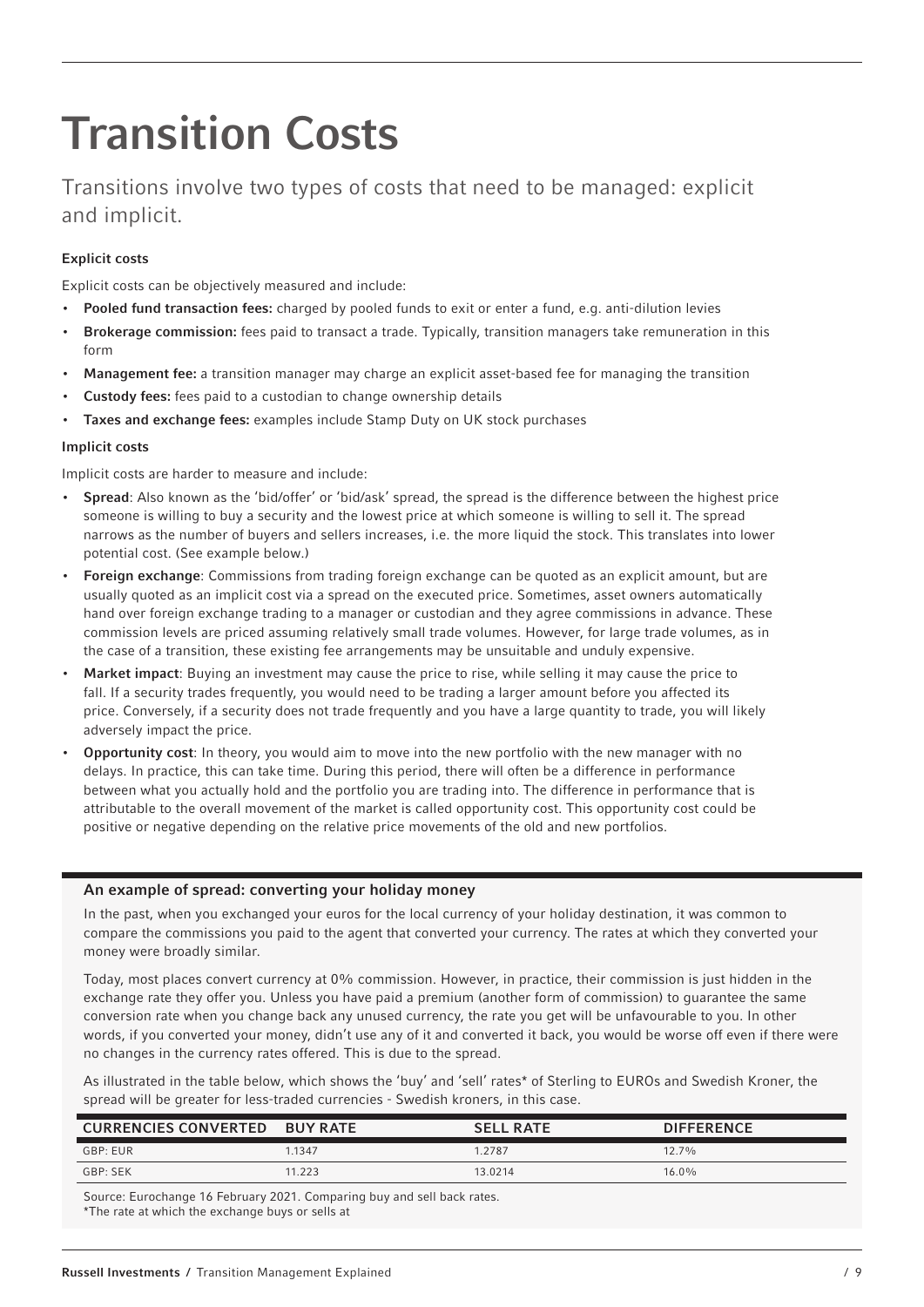# Transition risks

Transitions involve typically two broad types of risks that need to be managed: financial and operational.

## Financial risks

Examples include:

Exposure risk: Any mismatch between the exposures in the new and old portfolios could lead to losses due to the performance difference of the mismatch during the transition. The main drivers of market exposure risk are differences in asset classes, regions, sectors, capitalisation, country or currency. Individual security holdings can also lead to exposure risk, especially if they are volatile or illiquid.

Trading risk: Poor trading strategies can lead to inferior trade pricing. Examples include trading in quantities which are too large, leading to excessive market impact, and failing to use a variety of execution venues to obtain the best quote. The latter is a particular issue in markets where there is no central exchange, such as in bond markets.

Information leakage: Telling other traders what you intend to trade, for example, when getting quotes from different brokers, may allow them to position their own books to your detriment.

## Operational risks

Examples include:

Communication risk: Many transactions can be highly complex, so poor communication can trigger any of the risks in this section.

Settlement risk: If a trade made during a transition is not settled, this can create a number of problems. It could lead to financial consequences in the form of fines, interest claims, or 'buy-ins'. And the failure of one security to settle could lead to settlement issues with other securities as the necessary funds might not be available. Given the large volume of transactions in a transition, accurate settlement procedures are essential to avoid unnecessary additional costs.

Trading risk: The risk of trading a security that the fund does not currently own or wish to own.

Currency overdrafts: The correct trades must be executed and the corresponding currency must be available to make proper settlement. Incorrect currency balances can lead to overdrafts in other currencies.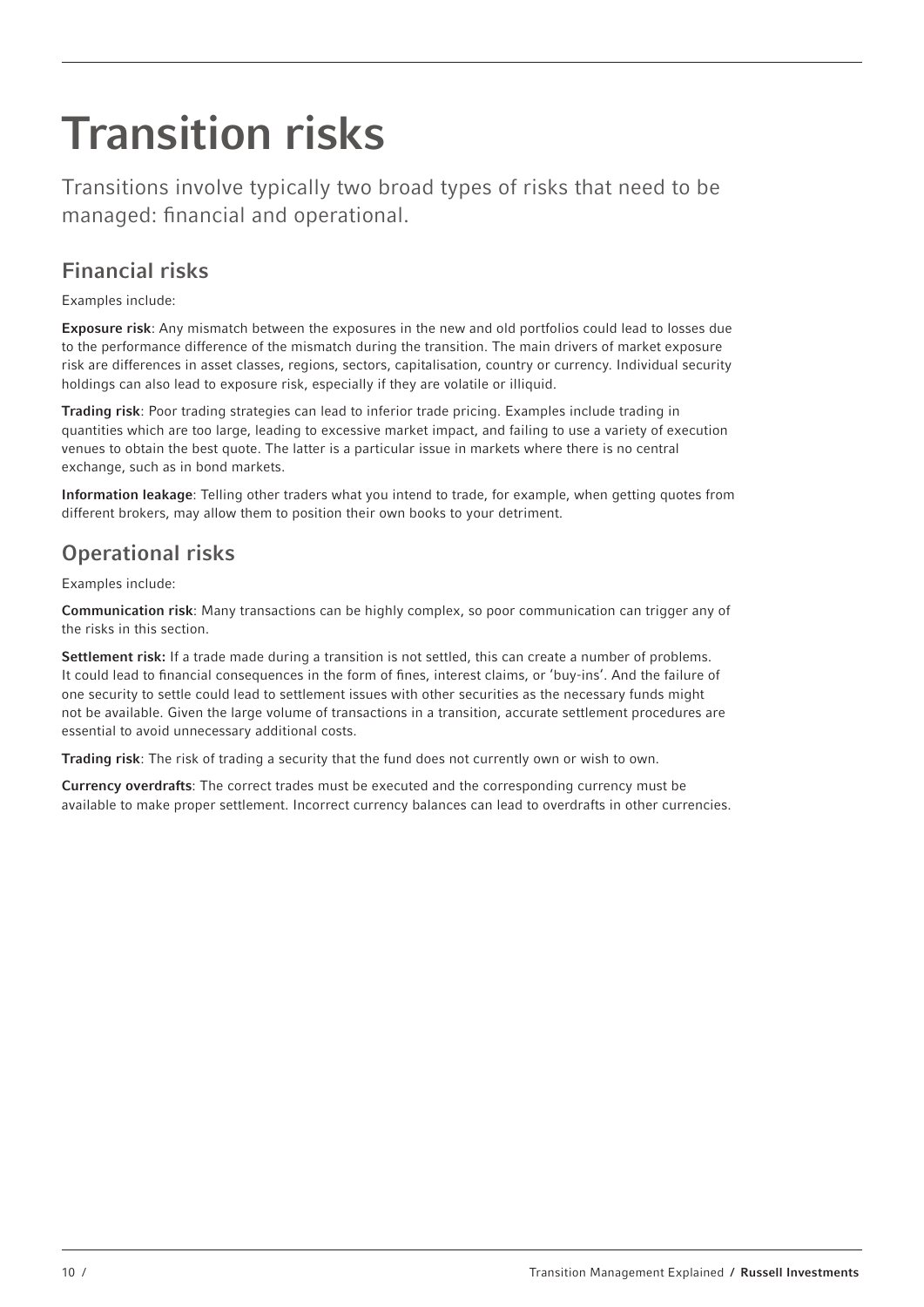## Minimising costs and risks

Asset owners typically use transition specialists to employ a number of strategies to reduce unnecessary costs and mitigate unrewarded risks during a transition.

## Minimising explicit costs

#### Taking an in-specie transfer

In-specie transfers are the process by which a portfolio of securities (usually a complete slice of the underlying fund benchmark) is taken in lieu of a cash redemption from, or subscription into, a fund. Where in-specie transfers are allowed within funds, they can represent an invaluable way to reduce overall transaction costs.

Examples of ways transaction costs can be reduced are:

- In-specie securities are transferred at mid prices (i.e. mid-way between the highest price someone is willing to buy a security at and the lowest price at which someone is willing to sell it), whereas cash redemptions/subscriptions are often traded at less favourable prices due to the spread cost.
- Securities received from an in-specie redemption can be used to build the new portfolio, thereby reducing overall turnover and hence costs.

Where a transition involves pooled vehicles, the transition manager must conduct a cost/benefit analysis to see whether in-specie transfers would work to the client's benefit. Your transition manager should demonstrate clearly that any in-specie transfers reduce cost or risk overall. That's because most transition managers are remunerated via brokerage commissions from trading activities and in-specie transfers can lead to additional market trading.

#### Maximise retentions (also known as 'in-kinds')

By identifying securities in common between the old and new manager, you can significantly reduce overall transition costs as these securities do not need to be traded.

In fixed income markets, the number of common securities is typically much lower than in equity markets. This is because there are many more securities with similar characteristics, such as bond issue by the same issuer, but with different maturity dates or coupon amounts. Good transition managers increase retention levels by negotiating between the two parties so that securities with similar characteristics, rather than exact matches, are retained.

#### Crossing

Trading assets in the open market creates a number of costs. However, when transition managers find a buyer or seller outside the open market, some of these costs can be reduced. Crossing can save costs by reducing market impact and spread.

Common ways to 'cross' assets are to find a buyer or seller from:

- Internal crossing networks: This includes other transitions or other sources ('liquidity pools') at a related company, e.g. old manager, new manager, another asset manager, custodian or the transition manager.
- External crossing networks: This includes specialist networks built for this purpose, such as E-Crossnet and POSIT®.

However, while crossing is a valuable tool for transition managers to source liquidity and reduce costs, it is important to stress that crossing should not drive the overall trading strategy; it should be one tool in the strategy. Over-emphasis on crossing can lead to sub-optimal overall performance and large crossing rates do not necessarily mean lower costs or better risk management.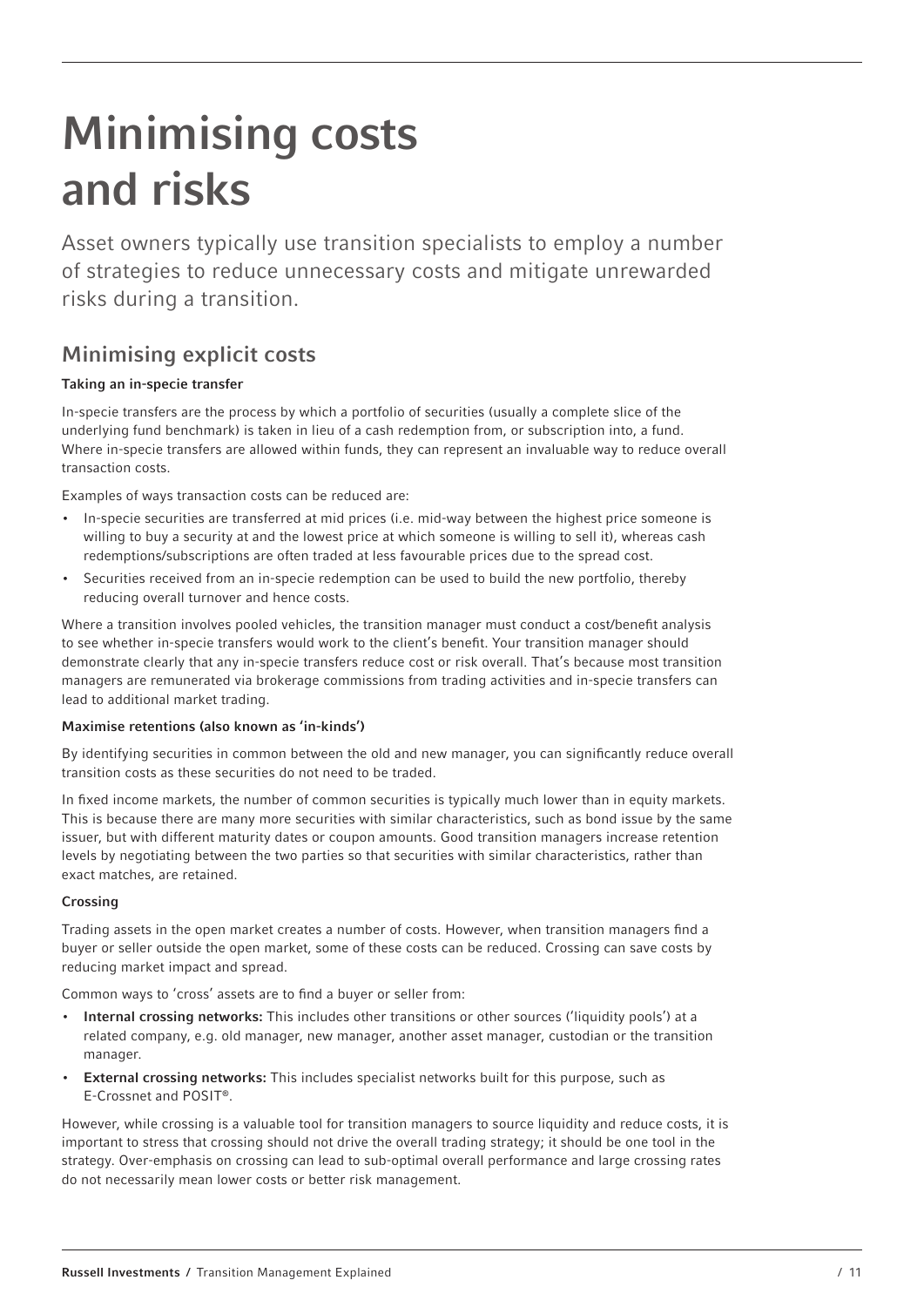Furthermore, 'shopping' transition orders to the market when looking for crossing opportunities can cause information leakage and market impact. Intelligent crossing strategies, such as using various electronic communications systems networks (ECN) and alternative trading systems (ATS), can reduce the negative impact by anonymously accessing liquidity. Other strategies to maintain discretion include asking for 'blind' bids where you ask for quotes based on portfolio characteristics rather than portfolio holdings and routinely soliciting 'blind' bids on phantom portfolios to help disguise real bids.

## Minimising spread and market impact

Using a variety of trading (or 'execution') venues minimises the risk of poorly executed trades. Furthermore, it can reduce trade costs, spread and market impact. Using multiple trading venues also enables the transition manager to break the trade up into small tranches whilst still maintaining the overall risk profile of the trade as a whole. This also helps disguise the overall size of the trade and ensures that a smaller 'footprint' is left in the market, reinforcing client confidentiality.

## Managing opportunity cost

Opportunity cost can be managed in a number of ways, for example:

#### Managing exposure risk

Some strategies, such as crossing or redeeming pooled fund assets for cash, can appear to reduce costs. However, they can actually create unintended (and unrewarded) investment risks.

When designing an investment portfolio, the biggest influence on risk and return is the asset allocation decision. The same is true for transition events. That is why it's fundamental that the transition strategy takes into account the asset allocation impact of any trading decisions. Managing the asset allocation changes in a transition helps to reduce performance volatility between the old and the new portfolios and therefore limits any potential opportunity cost.

To achieve this, transition managers use strategies including:

- Using derivatives to ensure appropriate market exposure is maintained and minimise the return difference between the old and new portfolio
- Using currency forwards or futures (types of derivative contracts) to effectively neutralise the risk represented by the difference in currencies between the old and new portfolio at the onset of the transition.
- Conducting risk analysis to help decide the optimal balance between speed of execution and risk management. Often a significant amount of the risk (expressed as tracking error) between the old and new portfolio is concentrated among relatively few securities. The transition manager aims to identify these positions and, liquidity permitting, to trade them as early as possible in the implementation period.

#### Balancing market impact and opportunity cost

As opportunity cost increases over time, at first glance it is intuitive to transition to the new portfolio as soon as possible as this is the strategy that will most likely minimise opportunity cost. However, this could result in trading in large volumes, which could in turn negatively affect prices, thus causing 'market impact'.

A good transition manager will find the optimal transition time horizon which minimises market impact and potential opportunity costs. This is illustrated in the chart opposite which shows the two conflicting factors affecting the time horizon. The optimal time horizon will depend on the transition manager's expectation of daily trading volumes of the securities being transitioned and performance volatility between the old and new portfolios.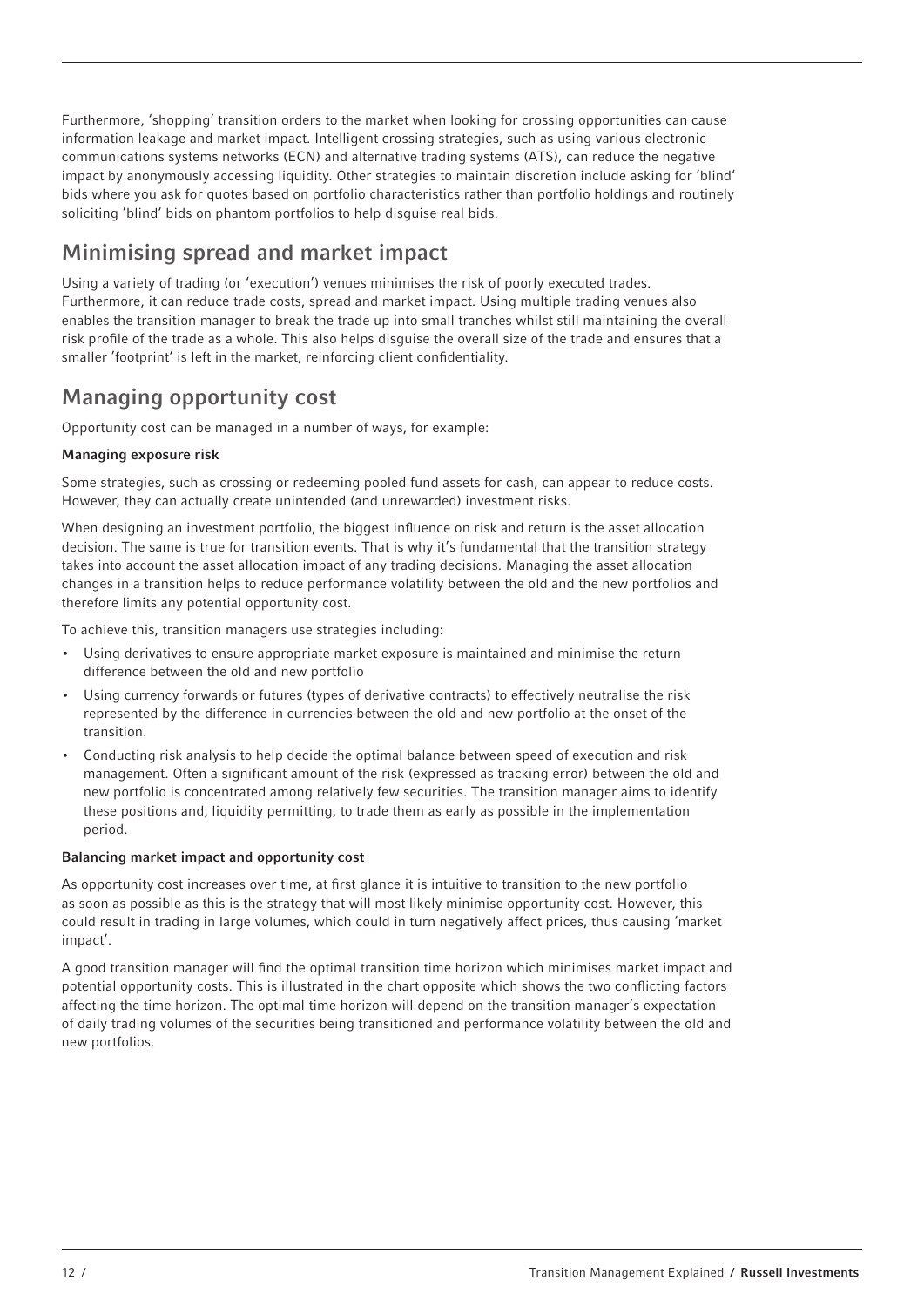#### Transaction cost trade-off



#### Source: Russell Investments. For illustrative purposes.

#### Balancing internal crossing benefits with opportunity cost

Maximising the amount of any 'internal crossing' makes sense in theory as it can reduce spread and explicit costs. However, in some cases it may come with implicit costs and risks. Firstly, if there are any delays in timing of the internal cross (for example, many index funds cross at the end of the day or wait for crossing opportunities with an internal index fund), the opportunity cost of waiting may outweigh any potential cost saving, especially since the securities most likely to be crossed are the most liquid ones that can be traded quickly and efficiently in the market. Secondly, waiting for the right time to cross may prevent other trades being carried out in a more timely manner.

### Minimising operational risks

The easiest way to minimise operational risks is to employ a transition specialist with the resources, infrastructure and experience to project-manage each transition. This is particularly important for complex transitions, i.e. those involving multiple managers, multiple asset classes, specialist asset classes or high values.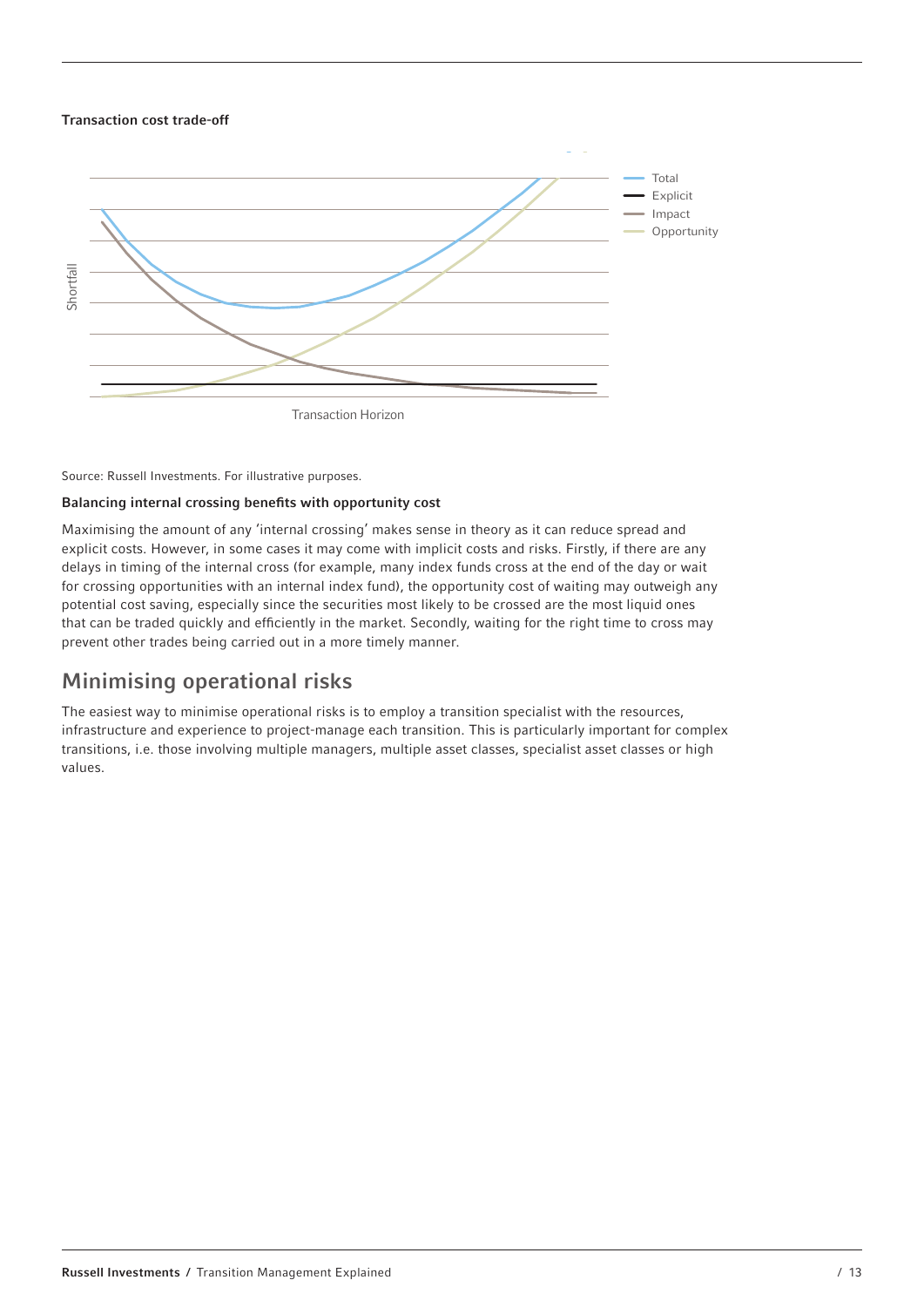# The lifecycle of a transition

## So, once you've engaged a transition manager, what happens next?

Successful TM is underpinned by three key criteria:

- a specialist project manager that is accountable for performance throughout the transition.
- a detailed transition strategy from the outset.
- detailed and objective measurement of the actions needed to deliver each outcome.

A typical transition is split into three distinct phases: pre-execution, execution and post-execution.



Transition manager

Source: Russell Investments. For illustrative purposes.

## Stage 1 − Pre-execution (planning)

Typically the longest phase, this involves meticulously planning each stage of the transition, focusing on:

- Identifying objectives, constraints and risk tolerance. Setting expectations.
- Contracting between all relevant parties. Typical agreements include:
	- a transition management agreement, including terms and conditions for trading.
	- due diligence Know Your Client (KYC) documents.
	- letters of authority to custodians and managers to accept instructions from the transition manager.
	- non-disclosure agreements between the managers and transition manager.
- Researching all investments involved to identify the optimal route to transition which balances cost savings and risk mitigation, for example:
	- analysing pooled fund exit options.
	- identifying retention opportunities.
	- researching crossing opportunities.
- Developing the implementation/trading strategy alongside the quantitative research and trading teams.
- Preparing a detailed pre-transition report which includes a detailed timeline and estimates of cost and implementation shortfall.
- Contacting all relevant parties, setting appropriate expectations and outlining the timeline to be followed. This is important as it reduces one of the biggest operational risks: communication risk.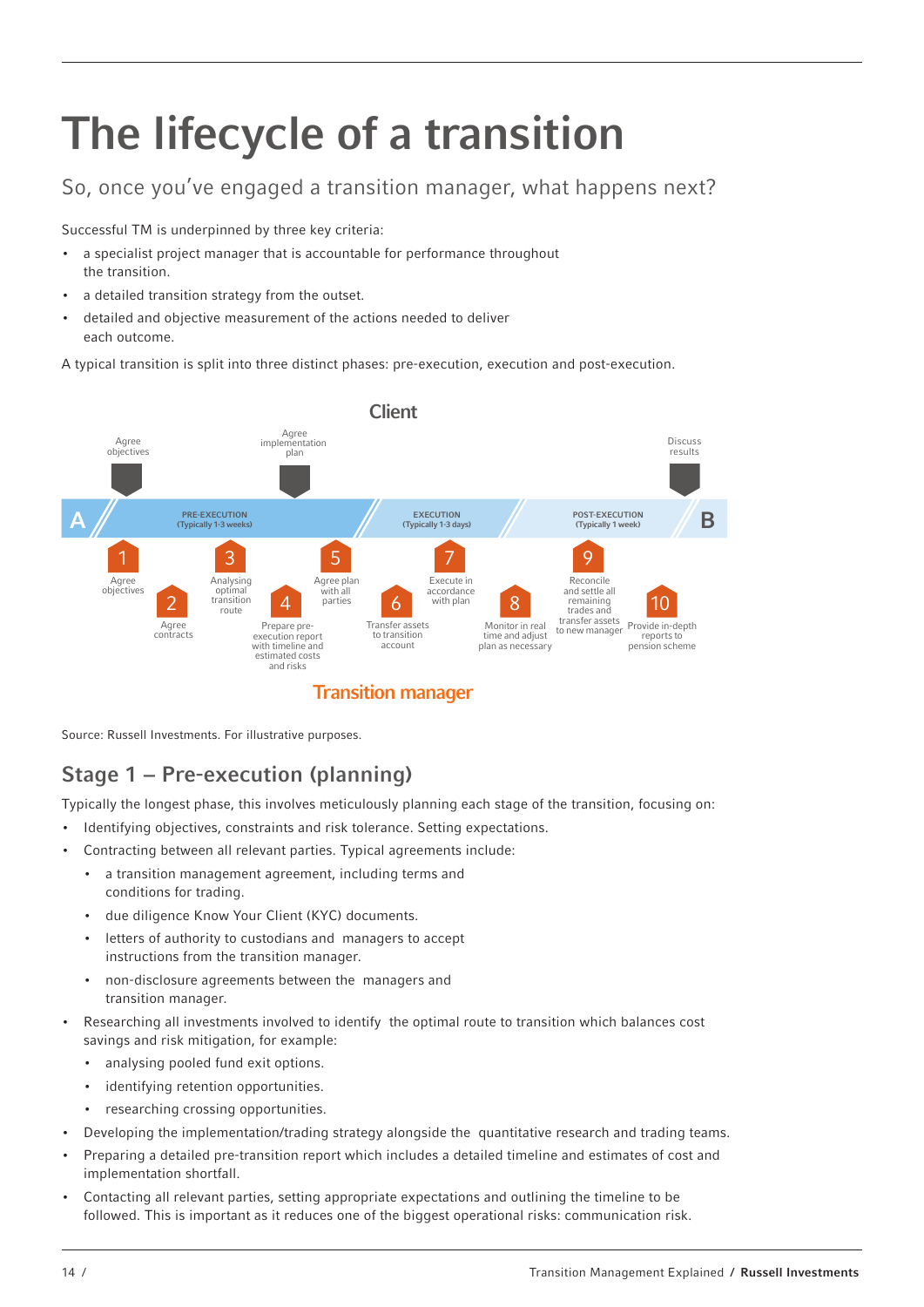## Stage 2 − Execution

The length of this stage can vary depending on the complexity of the transition, but usually takes just a few days. Steps include:

- Transferring assets to the transition account held with a custodian (either used by the old, new or transition manager).
- Identifying all securities being retained by the new manager.
- Trading the remaining securities.
- Monitoring the transition and making any necessary adjustments to the plan along the way.
- Providing regular updates on progress and costs.

## Stage 3 − Post-execution (reporting)

Once the last trade has been executed, the transition manager works closely with everyone involved to make sure all trades are reconciled and settled in a timely fashion. Next, the assets are transferred to the new manager. The transition manager also produces the post-transition report which will be presented to the client after the transition is concluded.

The goal of the post-transition report is to:

- tell the 'story' of the event in an easily-digestible format.
- report on the overall result and highlight any differences from pre-transition estimates.
- report on the strategy deployed.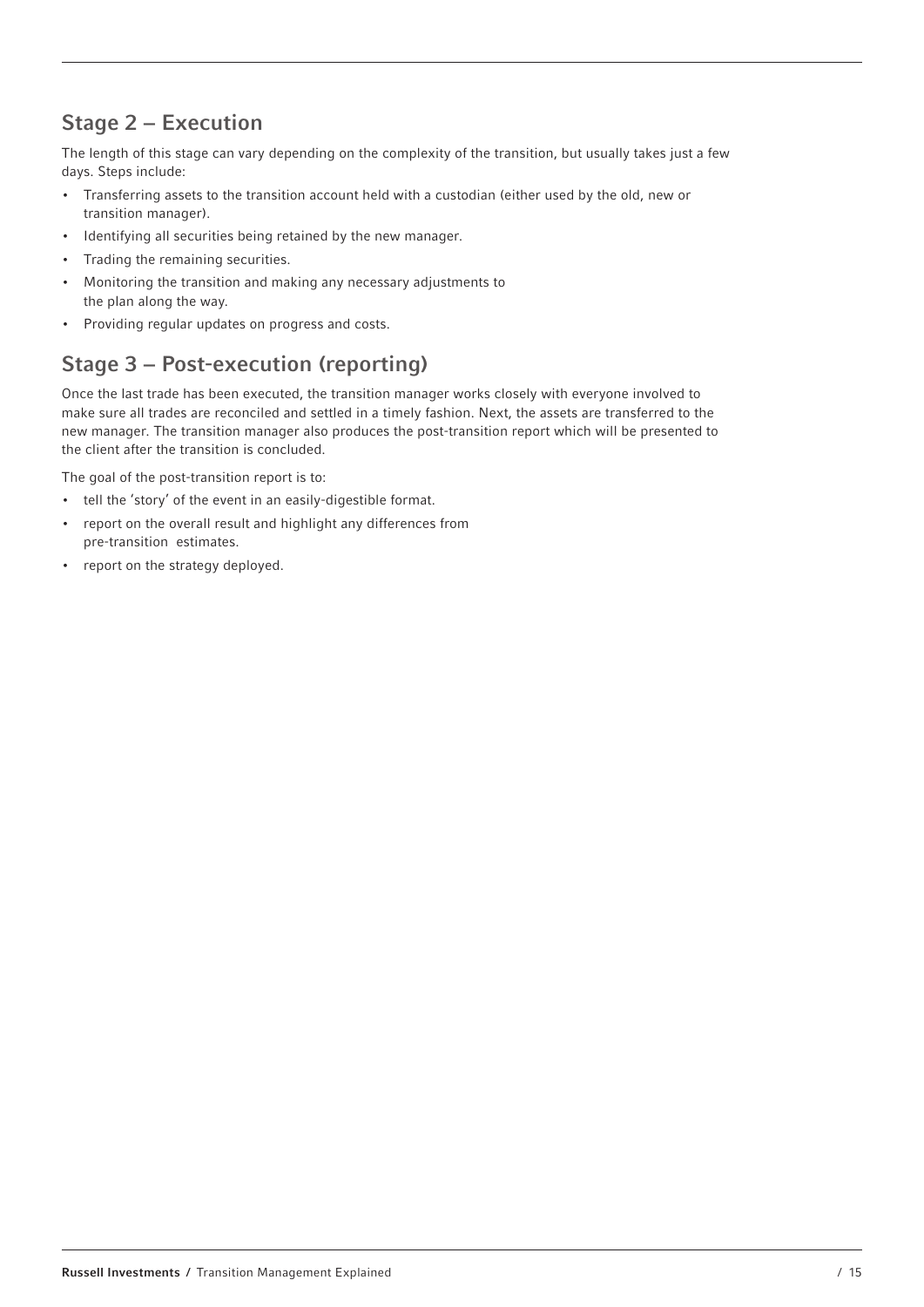# Choosing the right transition manager for you

Choosing the right transition manager for your fund can be challenging. There is often little transparency on how providers are remunerated and lack of standardisation across track records makes it hard to compare like for like. In some cases, this can work against you by allowing providers to hide implicit costs or cherry-pick events that they include in their performance track records.

#### Don't focus on brokerage commission alone

It is understandable that clients often look for the provider with the lowest explicit commissions, as this is seemingly the area they can most directly influence. However, as we all know, the lowest price doesn't necessarily mean lowest overall cost or best result. There are greater potential costs for the uninitiated. Investment Technology Group, a transaction cost-analysis provider in the US, demonstrates that explicit commissions and fees actually represent one of the smallest components of overall trading costs (see chart below).



Commissions are just part of the picture

Source: Investment Technology Group. U.S. Trading costs: Commissions and implementation shortfall based on ITG's peer group. Data as of 31 December 2020.

In the chart above, opportunity cost typically represents the biggest part of implementation shortfall (the orange bars) for equities, with spread representing the next biggest part. For bonds, interest rate volatility typically represents the biggest part of implementation shortfall.

Therefore, a focus on low commission levels alone can overshadow more important selection criteria, such as:

- Risk management capabilities. Pay particular attention to each provider's management of market exposure risk - such as interest rate exposures for bond transitions - and procedures for managing operational risk.
- Trading quality. Good transition managers use a wide variety of trading venues to ensure competitive pricing for their clients. This is particularly important for securities with a limited number of buyers and sellers, such as emerging markets.
- Project management skills. This is particularly important for complex transitions which involve multiple managers or multiple asset classes.
- Client service capabilities. A good provider can give you realistic estimates of the transition costs and expected variation. They can also provide continuous updates during the event, including any necessary deviations from the plan. They will also provide clear and detailed reporting after the event.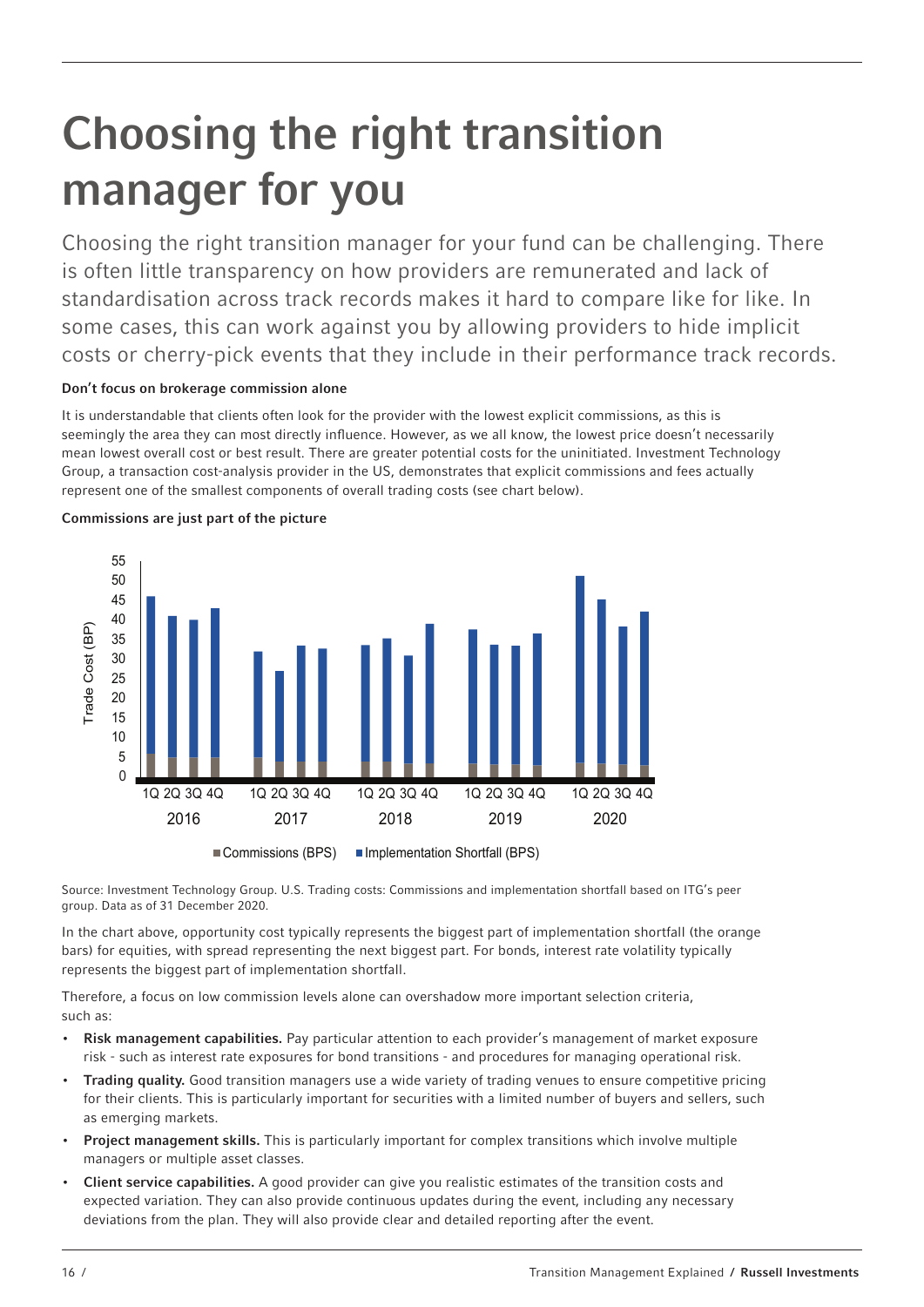## Guidelines for choosing a transition manager

Choosing the right provider is largely a question of trust, and hinges on finding the option that represents the most compelling value proposition for you. While there is no simple formula for selection, these guidelines may help you choose a provider you can trust<sup>4</sup>:

- 1. Plan ahead. Do your due diligence up front and pick a provider well before you actually need one. Last-minute selection and bidding decisions can lead to price-sensitive information leaking into the market, insufficient scrutiny of providers and potentially abandonment of the provider search.
- 2. Understand the provider's capabilities, including their strengths and weaknesses. Take the same rigorous approach to hiring a transition manager as you would to hiring an asset manager. Pay close attention to factors like team structure and experience, philosophy, process and performance history. Pay particular attention to when transition providers have done well previously and when they have struggled, e.g. for different asset classes or levels of complexity.
- 3. You wouldn't employ an asset manager without first reviewing their historical performance, so demand to see your transition manager's track record. Evidence suggests a greater correlation between past and future performance of a transition manager than for a traditional asset manager, so it is important to thoroughly review each provider's performance history. As with picking an asset manager, use a third-party expert to help you choose a provider if you lack the in-house expertise and resource to help you make the decision. A recent survey (source below) found that a disproportionate number of events were far worse than expected (if outcomes are normally distributed), suggesting that when events went badly, it was by a larger magnitude. Thus all the more reason to understand the reasons behind any outlying events and to do a thorough review of their results.
- 4. Contract appropriately. Firstly, if you have a relationship with an affiliated company of a transition manager, e.g. a custody or asset management relationship, don't automatically assume that using the existing contract is appropriate for the transition business. Negotiate the transition management contract separately. Secondly, demand the same level of oversight as you would from your asset managers. Engage the services of a provider who is obligated to act in the best interests of your fund by contracting at the highest fiduciary level possible. You may be happy to contract with your transition manager as a broker/dealer, but educate yourself about the level of disclosure in the provider's business model, the activities of any of its affiliates, and the sources of explicit and implicit revenue it will generate from your transition. Beware of delegation provisions in your contract that may dilute the fiduciary responsibility of affiliates involved in the transition, or that may direct the provider to use affiliates or allow for principal trading.
- 5. Understand how your providers can generate revenue. The industry code of practice, the T-Charter, states that transition managers should "disclose all sources of remuneration". Go further by demanding they quantify any remuneration they will earn at the total-firm level to ensure full transparency. Understand any inherent conflict of interest, such as whether the provider can trade securities for its own account, i.e. act as principal, or whether any affiliates of the provider may be involved in the transition act in this way. Such below-the-line fees come out of your assets and may be subsidising the commission rates being quoted. There is no free lunch. If a transition provider appears to be offering a very low commission rate, there is a good chance that additional revenue is being drained from your assets without your knowledge.
- 6. Know where trading happens. Some transition managers choose to deal through an independent network of external brokers and liquidity sources, in a trading process similar to that of a large asset manager. Others internalise trade flow as much as possible, similar to investment banks. However, this could work against the client's interests. Low commissions may be associated with high levels of internalisation, which can detract from performance. And internalisation models may lead to information leakage, as transition order flow can be revealed to market participants.
- 7. Understand how trades will be priced. This is especially important if a provider acts as principal or represents the other side of the trade by using an internal liquidity pool. The impact of uncompetitive pricing on crossed trades can swamp performance. Additionally, some providers may embed the execution costs paid to trading venues or clearing brokers in the price of the trade. This is a practice, often referred to as "net trading", to reduce the above-the-line fees and appear to be cheaper than other options.
- 8. However, the idea that these trades are in some way less expensive is an illusion because the costs are just less transparent. In a transparent business model, execution and clearing costs are paid explicitly through commissions, not hidden in the trade price.
- 9. Be discreet. Keep your cards close to your chest. Until you have hired a manager you trust, limit the information you share with potential providers - and the outside world.
- 10. Demand use of the T-Standard for measurement. Implementation shortfall calculations can be manipulated to your disadvantage in two common ways: by excluding certain activities or by choosing when to begin the performance calculation. Proper use of the industry standard, known as the T-Standard, helps capture the effects on portfolio performance from all transition activity. This consistency of reporting is critical for you to be able to effectively compare providers and their cost estimates.

Source: MJHudson/Blue Sky Group - Transition Management Performance – Meeting or missing expectation – Feb 2021. 4 The Glossary explains some of the commonly-used industry terms used in this section. We have italicised these terms.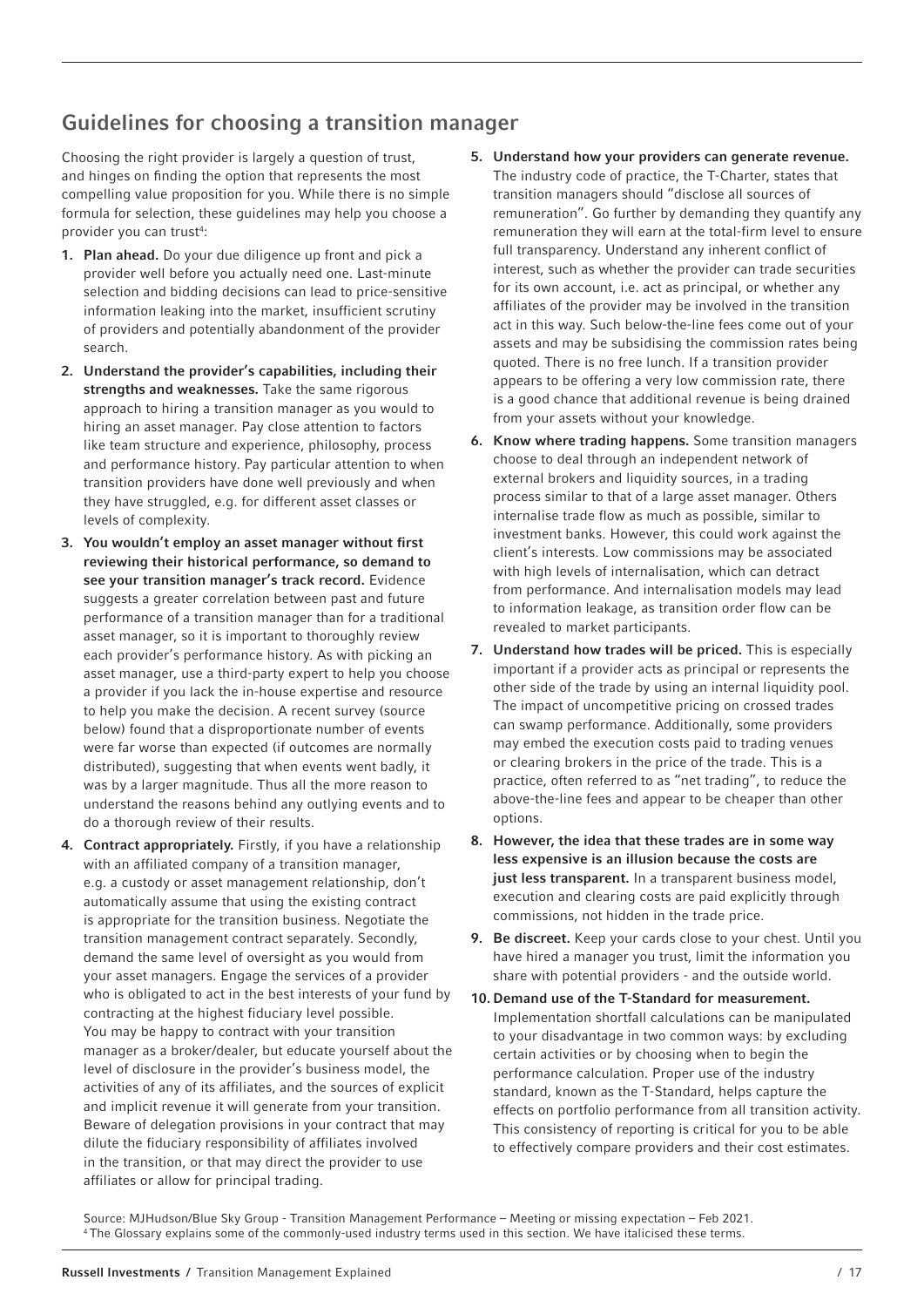## Glossary

Above-the-line fees - Transition management fees agreed to by the client and fully auditable after the event. Most often, this means an explicit commission on each trade or a flat fee for transition services.

Below-the-line fees - Non-transparent fees charged to the client within the trade execution price. These additional fees paid to the transition manager, or to its affiliates, may well turn out to have been neither fully agreed to prior to the event nor fully disclosed after the event. They include riskless principal mark-ups on securities or derivative transactions; principal trading profits from foreign exchange transactions; and additional commissions for internal or external cross trades.

Broker/dealer - is a company that trades securities for its own account or on behalf of its clients.

Explicit costs - These costs are typically transparent and can be objectively measured, e.g. brokerage commissions, taxes and fees, pooled fund dilution levies, custody costs, asset management fees.

Fiduciary - A person or body that stands in a position of trust to another person (the beneficiary). The fiduciary has scope to exercise some discretion and its action will affect the beneficiary's legal or practical interest.

Fiduciary responsibility (or 'fiduciary obligation') - The relationship wherein one person has an obligation to act for another's benefit, i.e. takes full accountability for the actions and results.

Implicit costs - Typically not transparent and harder to measure, such as bid-offer spread, market impact, opportunity costs

In-specie transfer - The process by which a portfolio of securities (usually a complete slice of the underlying fund benchmark) can be taken in lieu of a cash redemption from or subscription into a fund

Internalisation (or 'internalising trade flow') - A number of transition managers access trading opportunities from their own internal client base. This is often in the form of "sales trading" (but can also be in the form of index crossing), where the transition manager will look to match trades from the transition with trades that their other clients (or even they themselves) may want to execute. Often sold to transition clients as "internal crossing", transition clients need to be comfortable that these trades are in their best interests and fit with the optimal trading strategy, as managers often earn commission from both sides of these trades (usually not quantified to the transition client). Clients should ask their transition managers to quantify the additional benefit that accessing this internal

#### Implementation shortfall (IS) -

Generally accepted industry standard for measuring the cost of a transition. IS captures all of the costs associated with a transition, including brokerage. taxes, fees, foreign exchange, bid/ask spread, market impact and opportunity cost/gain. IS compares the actual transition portfolio return with that of the new portfolio return, assuming the new portfolio had been built on the day before the transition commenced and at zero cost.

Legacy portfolio - Portfolio of the outgoing manager. This can either be a complete portfolio in the case of a termination, or a slice of a portfolio if only part of a mandate is being terminated.

Liquidity - The degree to which an asset or security can be bought or sold in the market without affecting the asset's price. Liquidity is often characterised by high levels of trading activity with illiquidity associated with low levels. Assets that can be easily bought or sold are known as liquid assets.

Liquidity pools - Any venue where a security can be traded.

Opportunity costs - The difference between the actual costs incurred and those estimated. In a transition this is typically represented by the stock-specific performance differential between the legacy and target portfolios.

Principal trading - Where a broker uses its own inventory to fill the order for the client.

Performance holiday - The period that runs from when an incoming manager has taken control over the transferred assets until the date the manager completes any restructuring activity and their performance history officially commences.

Retentions (also referred to as "inkinds") - Securities that are common to both the legacy and target portfolios.

Target portfolio - The new manager's portfolio. This can be a new mandate being awarded to a new manager or an increase to an existing mandate.

T-Charter - Established in 2007, the T-Charter represents a set of 10 principles drawn up by the transition management industry to provide greater transparency into how transitions should be managed, resourced and measured. The T-Charter also provided pro forma templates for all cost estimates to more easily compare transition managers' cost estimates.

T-Standard - Established in 2003 by Russell Investments, the T-Standard has been adopted as the industrystandard methodology for treatment of the critical factors that drive portfolio performance during a transition. The T-Standard Implementation Shortfall is the arithmetic difference between the return on the legacy portfolio and the return on the new portfolio, performed on a daily basis. The T-Standard measure of implementation shortfall (IS) was adopted by the T-Charter as the recommended default calculation for IS.